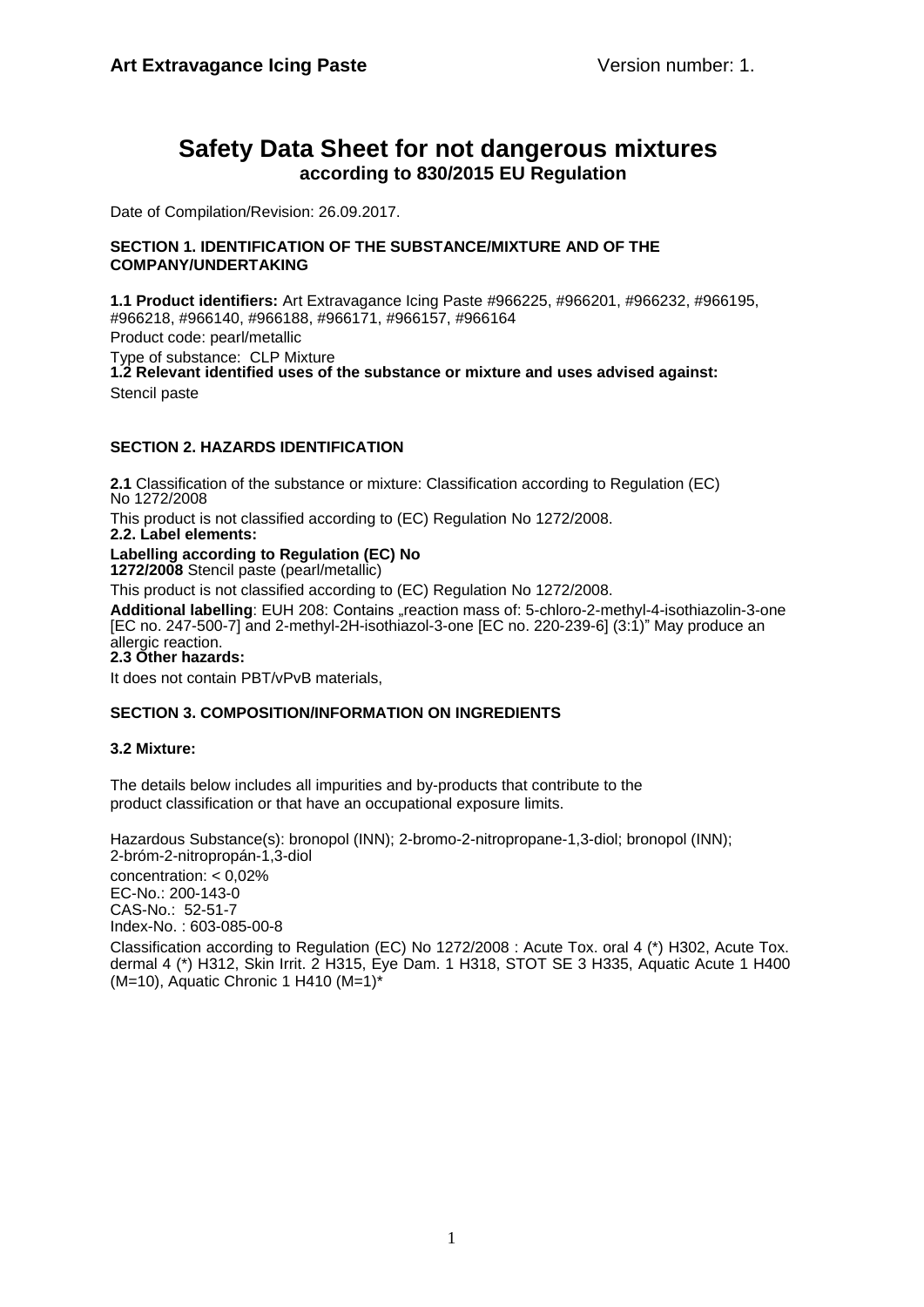Hazardous Substance(s): reaction mass of: 5-chloro-2-methyl-4-isothiazolin-3-one [EC no. 247- 500-7] and 2-methyl-2H-isothiazol-3-one [EC no. 220-239-6] (3:1); reaction mass of: 5-chloro-2 methyl-4-isothiazolin-3-one [EC no. 247-500-7] and 2-methyl-4-isothiazolin-3-one [EC no. 220-239- 6] (3:1); CMIT/MIT concentration: < 0,0015% EC-No.: 611-341-5 CAS-No.: 55965-84-9 Index-No. : 613-167-00-5 Classification according to Regulation (EC) No 1272/2008 : Acute Tox. oral 3 (\*) H301, Acute Tox. dermal 3 (\*) H311, Acute Tox. inhal. 3 H331 (\*), Skin Corr. 1B H314, Skin Sens. 1 H317, Aquatic Acute 1 H400, Aquatic Chronic 1 H410, EUH208 \*Harmonized classification supplementing with manufacturer's classification (\*) minimum classification for a category

Substances with occupational exposure limit values: tin(IV) oxide concentration: < 0,2% EC-No.: 242-159-0 CAS-No.: 18282-10-5 Classification according to Regulation (EC) No 1272/2008 : not classified

Refer to Section 16 for full details of hazard statements and Notas.

# **SECTION 4. FIRST AID MEASURES**

# **4.1 Description of necessary first-aid measures:**

# **General:**

In all cases of doubt, or when symptoms persist, seek medical attention. Never give anything by mouth to an unconscious person.

## **Inhalation:**

Usually there is no need for first aid.

Keep patient calm, remove to fresh air, if necessary, seek medical attention.

#### **Eye contact:**

Wash affected eyes for at least 15 minutes under running water with eyelids held open. Consult a doctor in case of persistent symptoms or complaints.

### **Skin contact:**

Wash thoroughly with soap and water.

### **Ingestion:**

Usually there is no need for first aid.

Rinse mouth. When symptoms persist, seek medical attention.

**4.2 Most important symptoms and effects, both acute and delayed:**

From symptoms and effects we donot have any information.

**4.3 Indication of immediate medical attention and special treatment needed:** Treat symptomatically.

# **SECTION 5. FIREFIGHTING MEASURES**

# **5.1 Extinguishing media**

# **Suitable extinguishing media**

Water spray, dry powder, foam, carbon dioxide

Not to be used : Not known.

**5.2 Special hazards arising from the substance or mixture**

the product is not flammable. In case of fire hazardous vapors, gases may be formed.

# **5.3 Advice for firefighters**

Wear self-contained breathing apparatus and protective clothing. Use fine water spray to cool endangered containers. Collect contaminated extinguishing water

separately, do not allow to reach sewage or effluent systems.

# **SECTION 6. ACCIDENTAL RELEASE MEASURES**

# **6.1 Personal precautions, protective equipment and emergency procedures**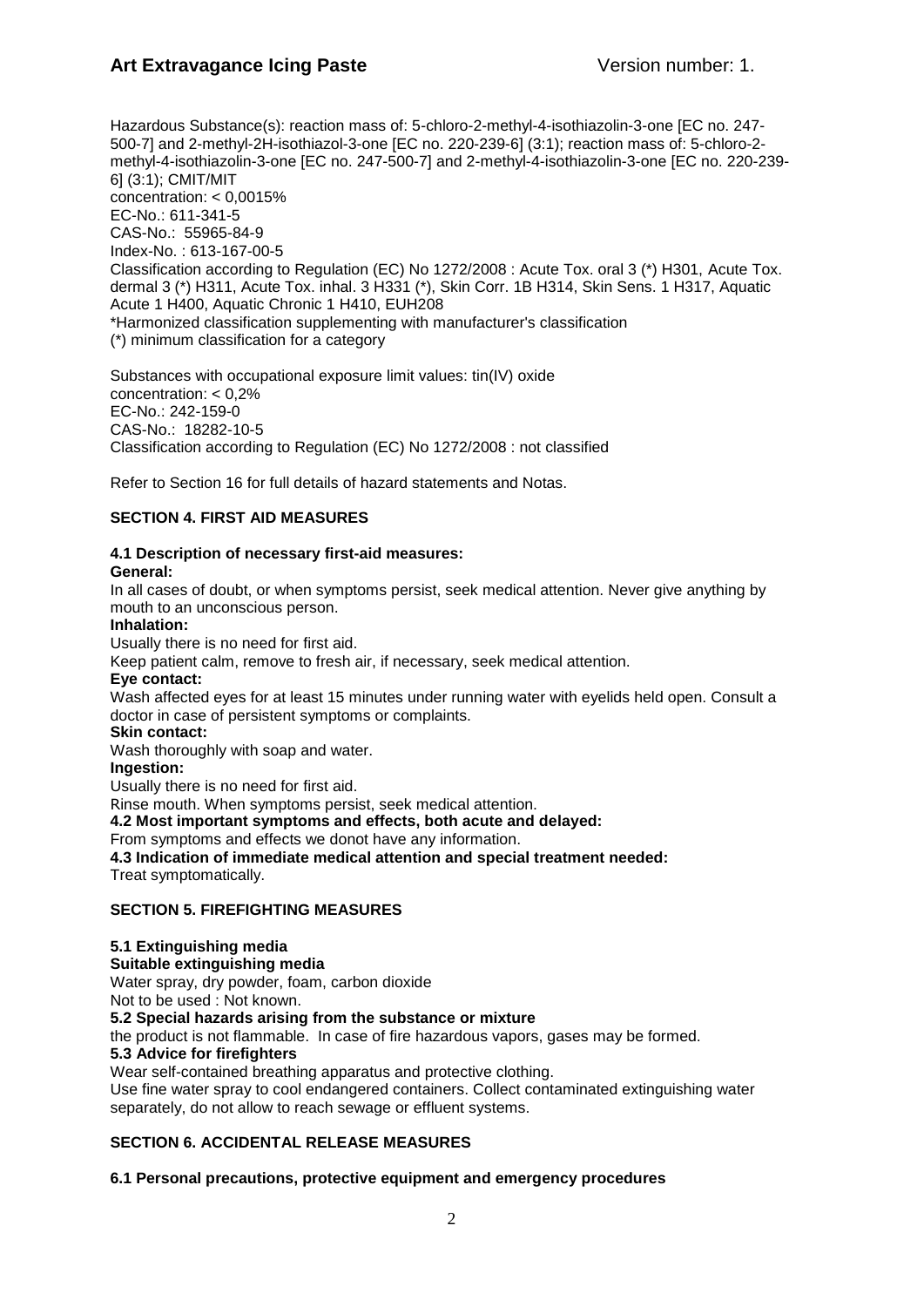Remove the unauthorized persons. Handle in accordance with good industrial hygiene and safety practice. Avoid contact with skin and eyes. Remove all sources of ignition. Provide adequate ventilation.

**6.2 Environmental precautions**

Do not allow to enter drains or watercourses.

### **6.3 Methods and materials for containment and cleaning up**

Small spills: Soak up with cloth. For residues: Pick up with suitable absorbent material (e.g. sand, earth, and similar inert absorbent). Dispose of absorbed material in accordance with regulations. Wash the contaminated area with plenty of water.

### **6.4 Reference to other sections**

Use personal protective equipment recommended in section 8.

For disposal see section 13.

# **SECTION 7. HANDLING AND STORAGE**

# **7.1 Precautions for safe handling**

No special measures are required.

Avoid contact with skin and eyes. Do not breathe powder. Provide adequate ventilation.

Do not eat, drink or smoke while working. Wash hands before breaks and at the end of workday. **7.2 Conditions for safe storage, including any incompatibilities**

Keep container tightly closed in a cool, well-ventilated place. Keep away from sources of ignition and from incompatible materials.

### **7.3 Specific end uses**

See section 1.2

### **SECTION 8. EXPOSURE CONTROLS/PERSONAL PROTECTION**

#### **8.1 Control parameters**

## **Components with workplace control parameters**

Substances with occupational exposure limit values: CAS 18282-10-5 tin(IV) oxide: 8 mg/m3 (TRGS 900)

#### **8.2 Exposure controls**

# **Appropriate engineering controls**

Handle in accordance with good industrial hygiene and safety practice. Local or general extraction system is recommended in order to keep the exposure as low as possible. Safety shower, eyewash is recommended.

# **Personal protective equipment**

# **Eye/face protection**

Safety glasses with side-shields according to EN 166.

#### **Skin protection**

Protective gloves according to EN 374. can be used, but in normal case it is not necessary. Observe glove manufacturer's instructions concerning penetrability and breakthrough time. If local risk assessment requires, use protective equipment. (Chemical resistant gloves, overall or work clothes)

#### **Body Protection**

Protective clothing according to EN ISO 20345

# **Respiratory protection**

Provide good ventilation of working area. Wear respiratory protection if ventilation is inadequate. Dust mask and organic substances provided for combined respiratory protective, if necessary. **Environmental exposure controls**

Check emissions of the local exhaust system during the production in order to comply with environmental protection requirements

# **SECTION 9. PHYSICAL AND CHEMICAL PROPERTIES**

# **9.1 Information on basic physical and chemical properties**

(a) Appearance: viscous liquid, Colour: product-specific

(b) Odour: characteristic

(c) Odour threshold: not determined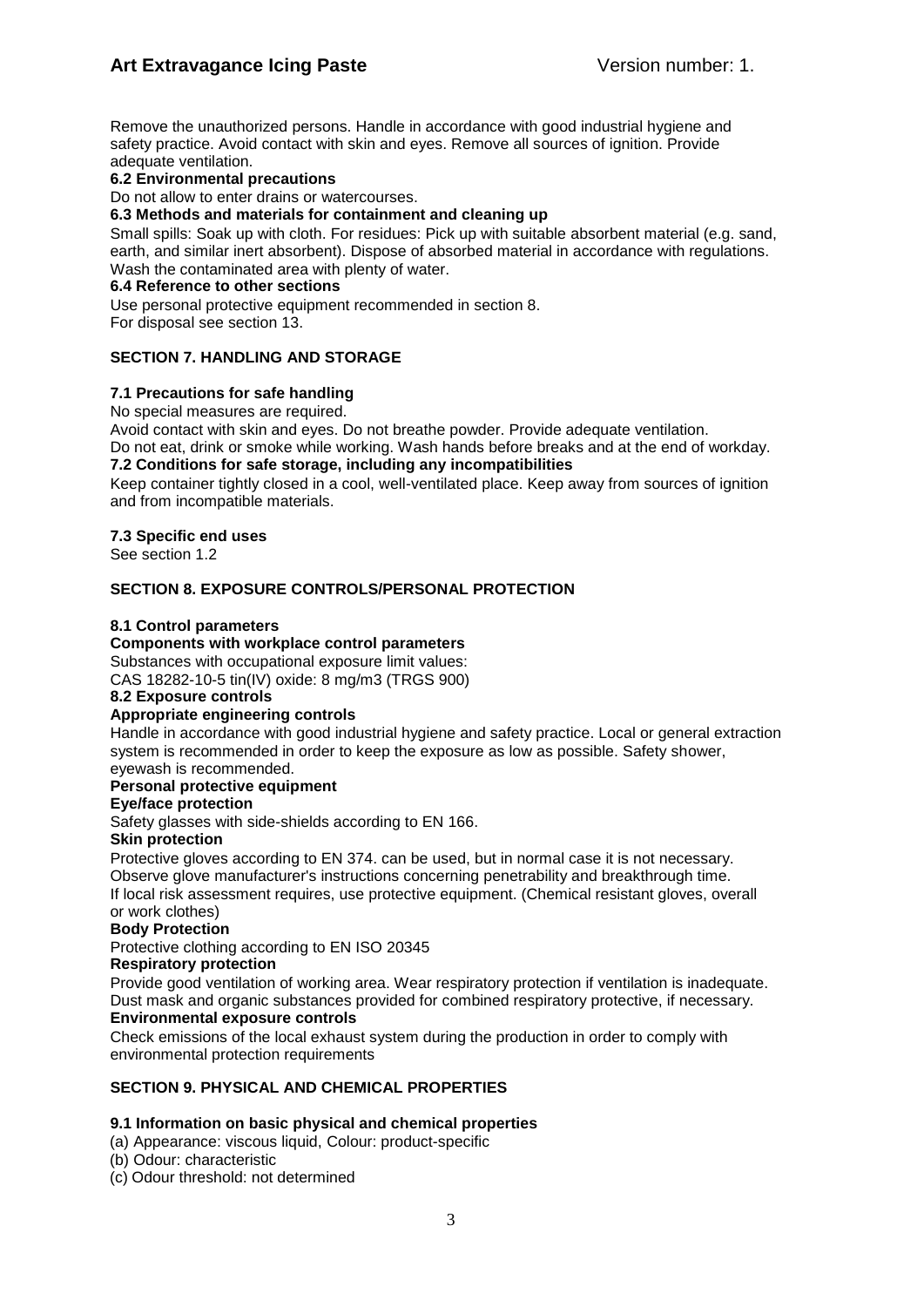# Art Extravagance Icing Paste **Version number: 1.**

### (d) pH: 7-8,5

- (e) Melting point/freezing point: not determined
- (f) Initial boiling point and boiling range: not determined
- (g) Flash point: not determined
- (h) Evaporation rate: not determined
- (i) Flammability (solid, gas): Not applicable (non-flammable liquid).
- (j) Upper/lower flammability or explosive limits: Not applicable (non-flammable / non-
- explosive liquid).
- (k) Vapour pressure: not determined
- (l) Vapour density: not determined
- (m) Relative density: 1,0-1,2 g/cm3
- (n) Solubility(ies): soluble in water
- (o) Partition coefficient: n-octanol/water: not determined
- (p) Auto-ignition temperature: not determined
- (q) Decomposition temperature: not determined
- (r) Viscosity: not determined
- (s) Explosive properties: product is not explosive.
- (t) Oxidising properties. non-oxidizing

### **9.2. Other information**

No data available

# **SECTION 10. STABILITY AND REACTIVITY**

### **10.1 Reactivity**

No hazardous reactions can be expected under normal handling and storage **10.2 Chemical stability** Stable under recommended storage and handling conditions. **10.3 Possibility of hazardous reactions** No dangerous reaction in normal use. **10.4 Conditions to avoid** Heat, flames and sparks. **10.5 Incompatible materials** Strong oxidizing agents. **10.6 Hazardous decomposition products** Hazardous vapors, gases

# **SECTION 11. TOXICOLOGICAL INFORMATION**

# **11.1 Information on toxicological effects**

There are no data available on the preparation itself.

(a) acute toxicity: Based on available data, the classification criteria are not met The product does not contain components of acute toxicity-classified at or above the general classification limits.

(b) skin corrosion/irritation: Based on available data, the classification criteria are not met The product does not contain components of skin corrosion or skin irritation at or above the general classification limits.

(c) serious eye damage/irritation: Based on available data, the classification criteria are not met The product does not contain components which damage or irritating to eyes at or above the general classification limits.

(d) respiratory or skin sensitisation: Based on available data, the classification criteria are not met. The product contains components classified as skin sensitization at concentrations above the triggering limit as indicated by the EUH208 phrases on the label.

(e) germ cell mutagenicity: Based on available data, the classification criteria are not met.

(f) carcinogenicity: Based on available data, the classification criteria are not met The product does not contain carcinogenic components.

(g) reproductive toxicity: Based on available data, the classification criteria are not met The product does not contain components of reproductive toxicity.

(h) STOT-single exposure: Based on available data, the classification criteria are not met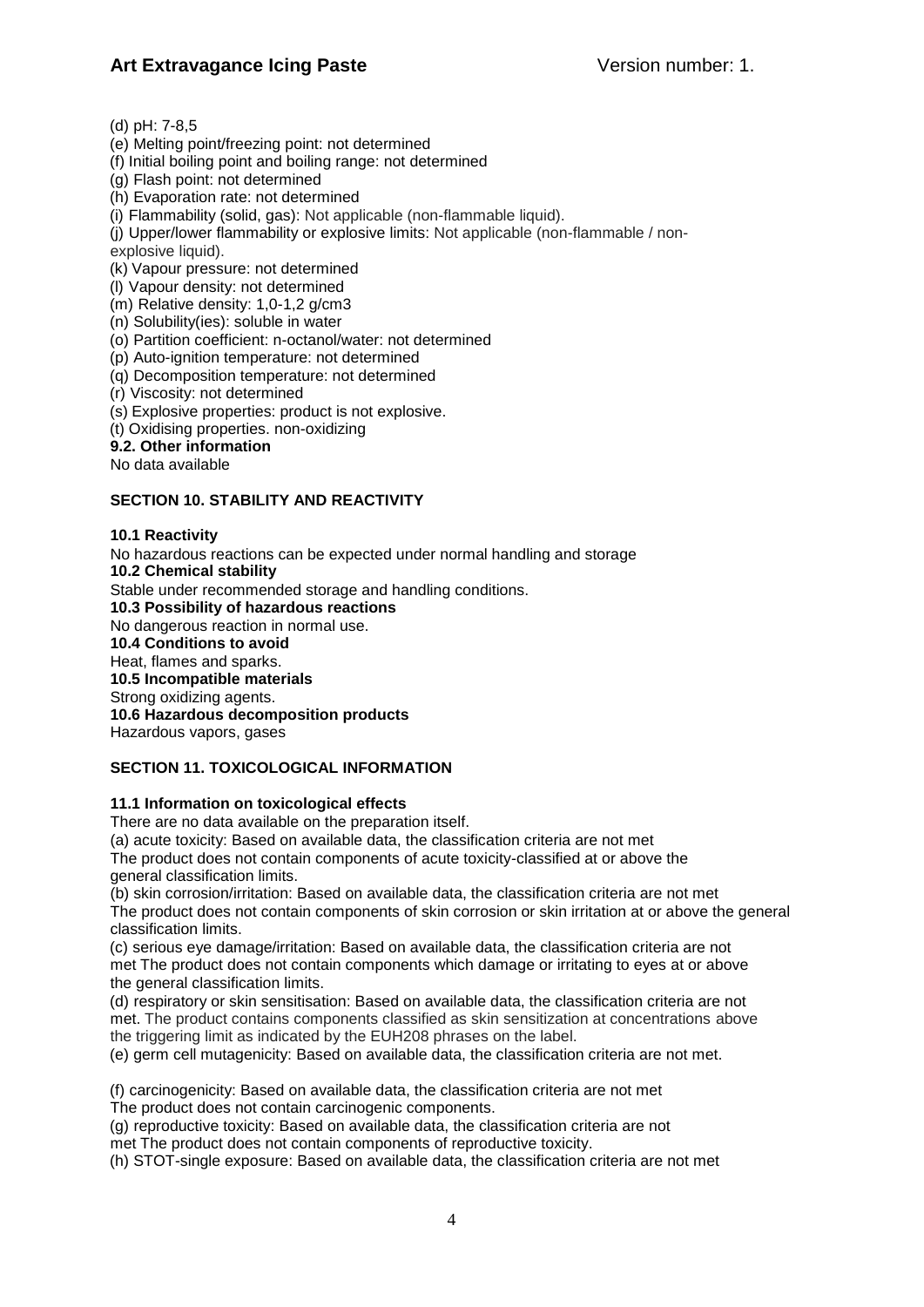# Art Extravagance Icing Paste<br>
Version number: 1.

The product does not contain a single exposure specific target organ toxicity-classified components in the general classification limit values or concentration above.

(i) STOT-repeated exposure: Based on available data, the classification criteria are not met The product does not contain components classified as repeated-exposure target organ toxicity at or above the general classification limits. The product does not contain components classified with aspiration toxicity.

(j) aspiration hazard: Based on available data, the classification criteria are not met

# **SECTION 12. ECOLOGICAL INFORMATION**

# **12.1 Toxicity**

There are no data available on the preparation itself. Based on available data, the classification criteria are not met **12.2 Persistence and degradability Biodegradability** No relevant information available. Components: Bronopol: Readily biodegradable > 70 % (Activated sludge, OECD 301B, modified Sturm test) (REACH dossier). **12.3 Bioaccumulative potential** Components: Bronopol: in living body is not enriched up BCF: 3,16 (calculated, EPIWIN). Partition coefficient: log K<sub>o/v</sub>:0,22 (OECD 107, S3658) **12.4 Mobility in soil** The product is water-soluble. No further relevant information available. **12.5 Results of PBT and vPvB assessment** The product does not fulfill the criteria for PBT(Persistent/bioaccumulative/toxic) and vPvB (very persistent/very bioaccumulative). **12.6 Other adverse effects**  Not known.

# **SECTION 13. DISPOSAL CONSIDERATIONS**

# **13.1 Waste treatment methods**

Do not dispose of together with household waste. In accordance with local and national regulations.

Non-hazardous waste, but the generation of waste should be avoided or minimized wherever possible. Do not allow into drains or water courses. The waste packaging can be recycled.

# **SECTION 14. TRANSPORT INFORMATION**

**Transportation for non-hazardous goods.**

**14.1 ADR/RID, IMDG, IATA: UN number:** Not applicable.

**14.2 ADR/RID, IMDG, IATA: UN proper shipping name:** Not applicable.

**14.3 ADR/RID, IMDG, IATA: Transport hazard class(es):** Not applicable.

**14.4 ADR/RID, IMDG, IATA: Packing group:** Not applicable.

**14.5 Environmental hazards: No**

**14.6 Special precautions for user:** Handle in accordance with good industrial hygiene and safety practice.

**14.7 Transport in bulk according to Annex II of MARPOL 73/78 and the IBC Code** Not applicable.

# **SECTION 15. REGULATORY INFORMATION**

This safety datasheet complies with the requirements of Regulation (EC) No. 1907/2006. **15.1 Safety, health and environmental regulations/legislation specific for the substance or mixture**

According to the local regulation. For product there are no special requirements. **15.2 Chemical Safety Assessment**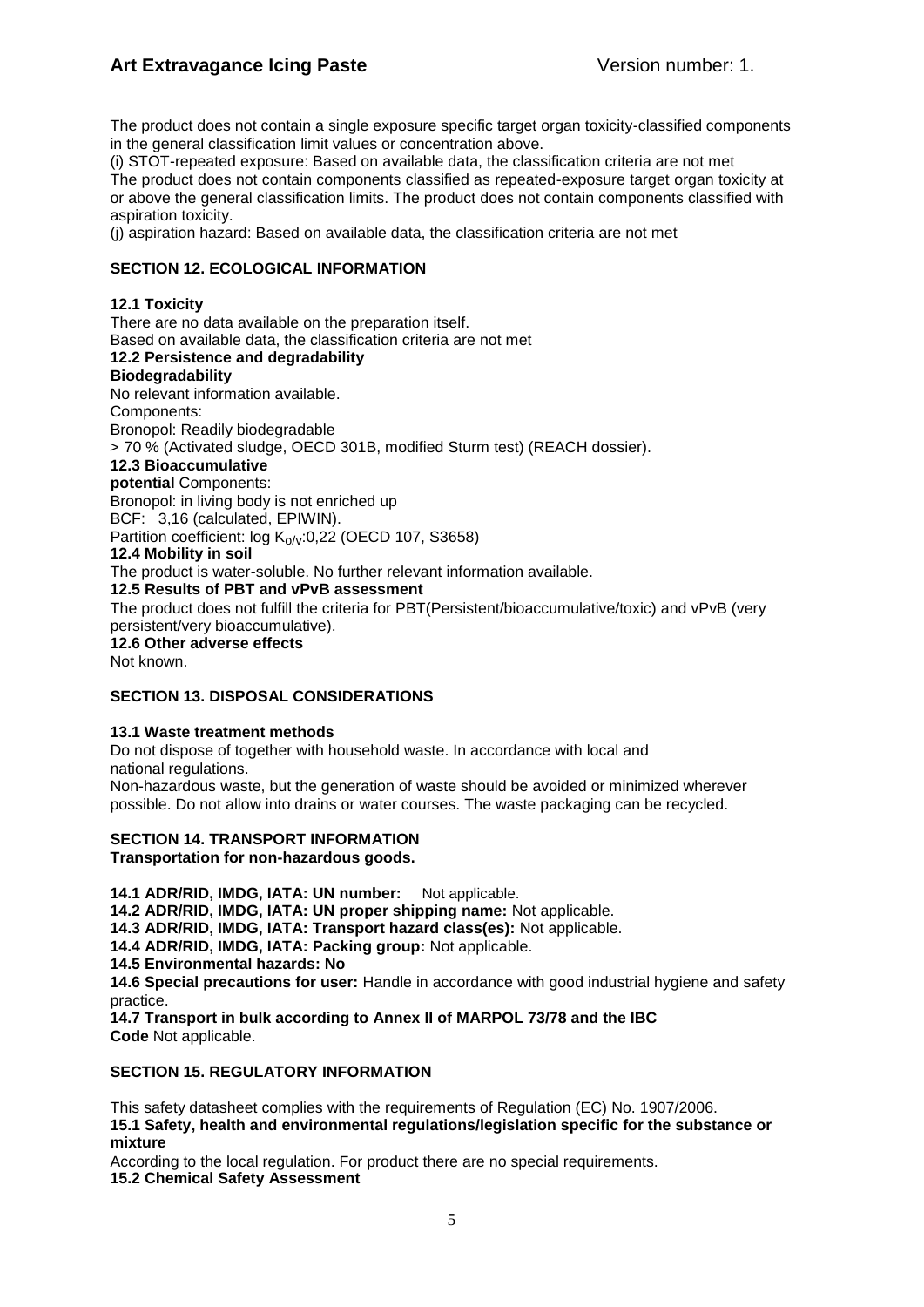Chemical safety assessment has not been carried out./ not required.

# **SECTION 16. OTHER INFORMATION**

### **Data Sources:**

The previously-classified hazardous materials list Internet database of chemical substances Safety data sheets of components

The classification was prepared according to the 1272/2008/EK Regulation: This product is not classified according to (EC) Regulation No 1272/2008.- based on calculation method

### LIST OF RELEVANT H-PHRASES IN SECTION 3 **H-Phrases**

- H301 Toxic if swallowed
- H302 Harmful if swallowed
- H311 Toxic in contact with skin
- H312 Harmful in contact with skin
- H314 Causes severe skin burns and eye damage
- H315 Causes skin irritation
- H317 May cause an allergic skin reaction
- H319 Causes serious eye irritation
- H318 Causes serious eye damage
- H331 Toxic if inhaled
- H335 May cause respiratory irritation
- H400 Very toxic to aquatic life
- H410 Very toxic to aquatic life with long lasting effects effects
- EUH 208 Contains ... name of sensitising substance " May produce an allergic reaction...

# **Abbreviations:**

Acut Tox. 3 Acute Toxicity Category 3

Acute Tox. 4 Acute Toxicity Category 4

Skin Irrit. 2 Skin Irritation Category 2

Eye Dam. 1 Eye Damage Category 1

STOT SE 3 Specific target organ toxicity – single exposure Category 3

Aquatic Acute 1 Aquatic Acute Category 1

Aquatic Chronic 1 Aquatic Chronic Category 1

Skin Corr.1B Skin Corrosion Category 1B

Skin Sens. 1 Skin sensitization 1

EK / EU European community/European union EGK European Economic Community DNEL Derived No Effect Level PNEC Predicted No Effect Concentration CLP Regulation on Classification, Labelling and Packaging of Substances and Mixtures / CAS Chemical Abstracts Service UN / ENSZ United Nations ADN Accord européen relatif au transport international des marchandises dangereuses par voie de navigation intérieure ADR Accord européen relatif au transport international des marchandises Dangereuses par Route RID Réglement international concernant le transport des marchandises dangereuses par chemin de fer IMDG International Maritime Code for Gangerous Goods MARPOL International Convention for the Prevention of Pollution From Ships IBC Intermediate Bulk Container IATA International Air Transport Association

ICAO International Civil Aviation Organization